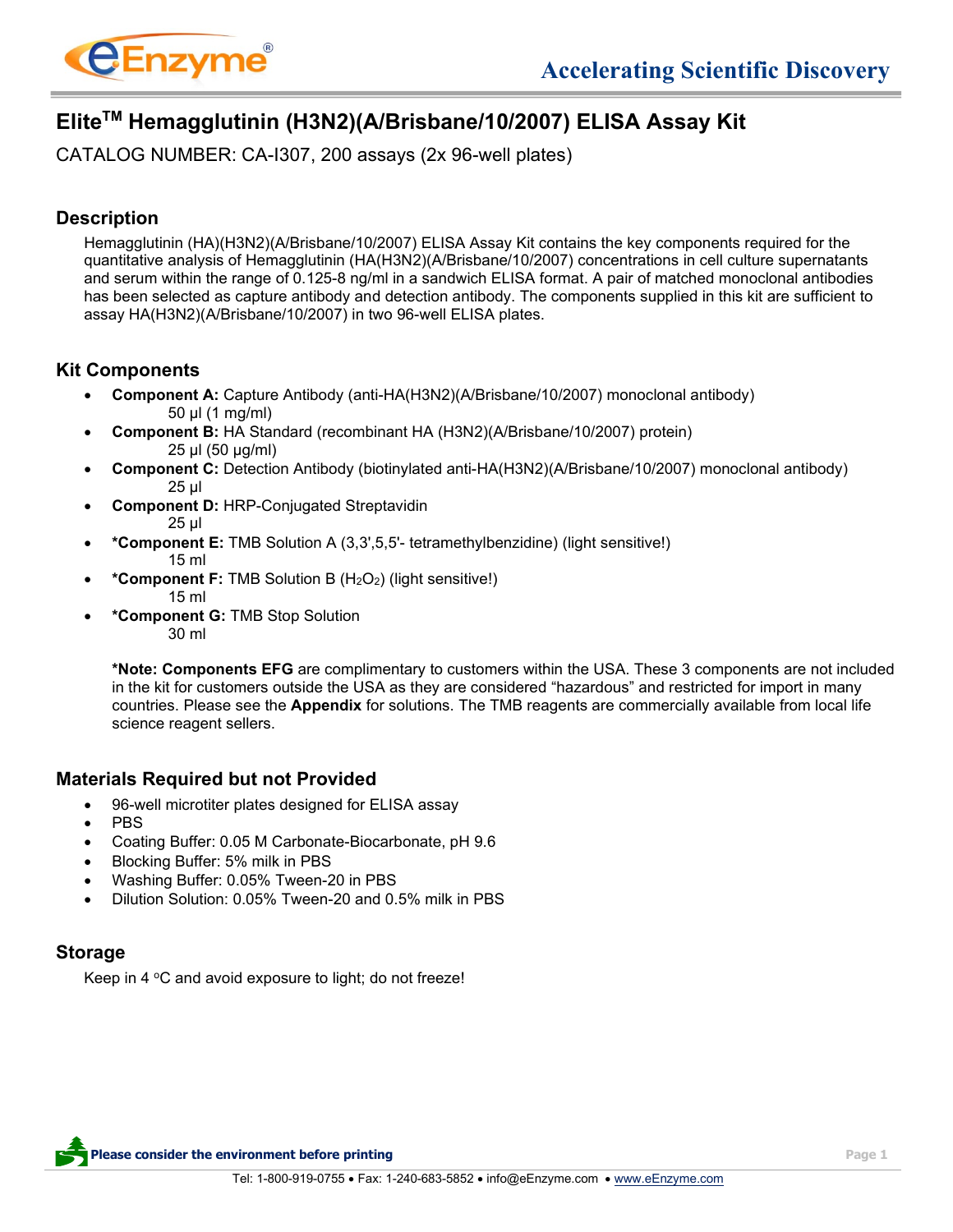

### **Assay Protocol**

#### **1. Plate Preparation:**

- 1.1 For each 96-well microtiter plate, dilute 20 μl of Capture Antibody (**Component A**) with 10.5 ml of Coating Buffer to prepare a coating solution. Immediately add 100 μl of the coating solution to each well. Seal the plate and incubate overnight at  $4 \degree C$ .
- 1.2 Remove the coating solution and wash the plate twice with 200 μl PBS. Invert the plate and blot it briefly with clean paper towel.
- 1.3 Add 300 μl of Blocking Buffer to each well. Incubate for at least 1 hour at room temperature.
- 1.4 Aspirate to remove Blocking Buffer and wash the plate 4 times with 300 μl of Washing Buffer per well.

### **2. Run ELISA Assay:**

2.1 Standard/Sample: Dilute the HA Standard (**Component B**) with PBS Solution to eight concentrations (8 ng/ml, 4 ng/ml, 2 ng/ml, 1 ng/ml, 0.5 ng/ml, 0.25 ng/ml, 0.125 ng/ml, and 0 ng/ml). Immediately add 100 μl of Standard and sample to each well in triplicate. Incubate at room temperature for at least 1 hour.



- 2.2 Detection: Aspirate and wash plate 4 times. Dilute 10 μl of Detection Antibody (**Component C**) with 10.5 ml of Dilution Solution to prepare a detection solution. Add 100 μl of the detection solution into each well. Incubate at room temperature for at least 1 hour.
- 2.3 Streptavidin Peroxidase: Aspirate and wash plate 4 times. Dilute 10 μl of HRP-Conjugate Streptavidin (**Component D**) with 10.5 ml of Dilution Solution. Add 100 μl into each well. Incubate at room temperature for 30 minutes.
- 2.4 TMB Peroxidase Substrate Solution Preparation: Mix equal volumes of TMB Solution A (**Component E**) and TMB Solution B (**Component F**) in a clean, preferably HDPE, polypropylene or glass container immediately prior to use at room temperature.

*Note: For one 96-well plate, prepare 12 ml TMB Peroxidase Substrate Solution by mixing 6 ml Component E and Component F*

- 2.5 TMB Reaction: Aspirate and wash plate 4 times with Washing Buffer. Add 100 μl of TMB Peroxidase Substrate Solution (from Step 2.4) into each well. Incubate at room temperature for 20 minutes.
- 2.6 TMB Reaction Termination: Add 100 μl of TMB Stop Solution (**Component G**) to each well. This stop solution will halt color development and will turn the TMB Substrate from blue into yellow.
- 2.7 Read: Determine the optical density of each well within 30 minutes using a microplate reader set to 450nm.
- 2.8 Analysis: Average the triplicate reading for each standard, control, and sample, then subtract the average zero standard optical density. Create a standard curve by reducing the data using computer software capable of generating a four-parameter logistic (4-PL) or other curve-fit.

The HA (H3N2)(A/Brisbane/10/2007) concentration in sample can be determined by regression analysis. If samples have been diluted, the concentration calculated from the standard curve must be multiplied by the dilution factor.

(See the plot on the next page)

**Please consider the environment before printing Page 2**